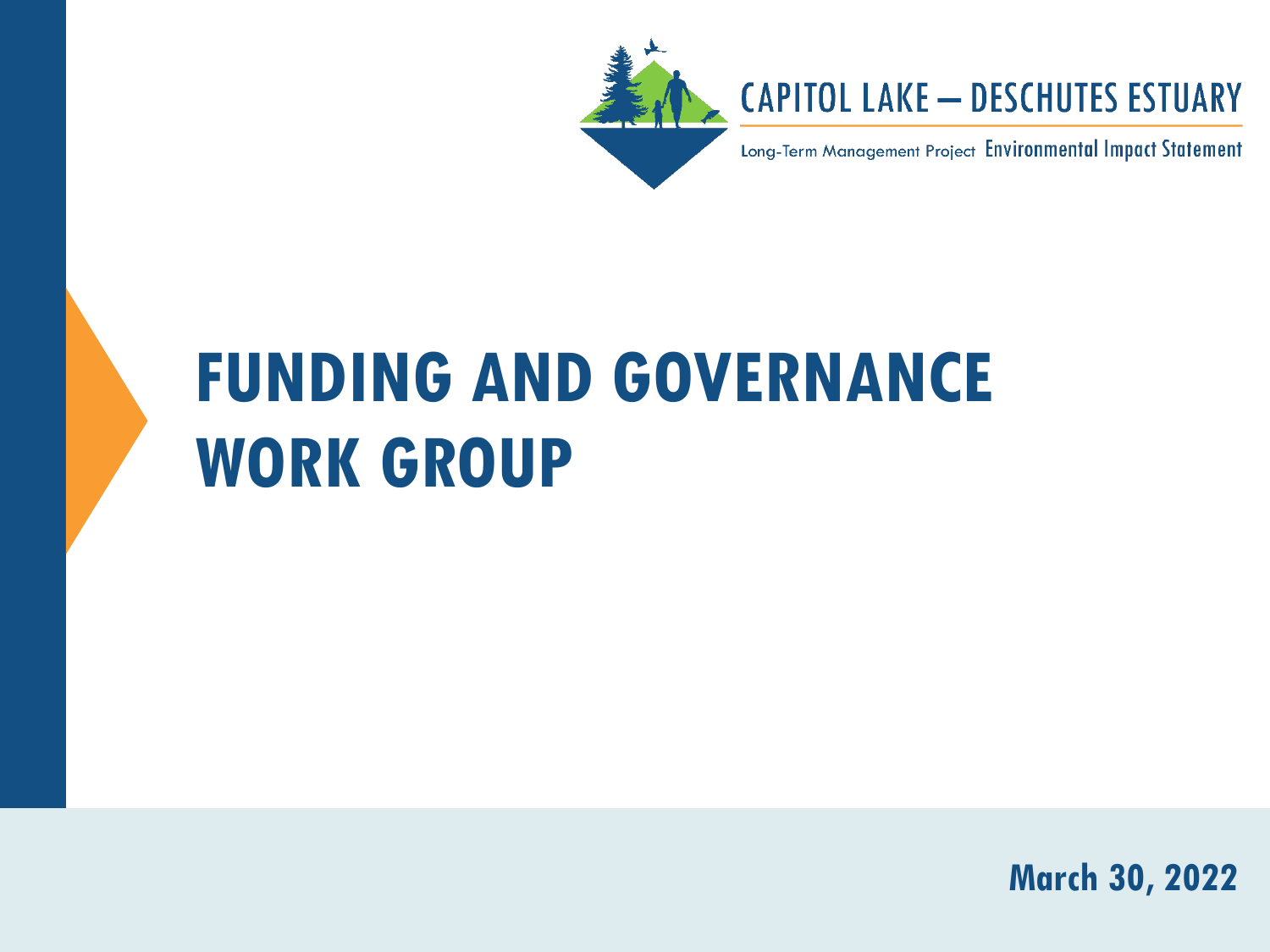### **Meeting Agenda**

- $\textcolor{red}{\star}$  12:30 Welcome and (Re)Introductions (15)
- ► 12:45 Review 2022 Goals and Objectives of FGWG (15)
- ► 1:00 Overview of Proposed FGWG Process (20)
- ★ 1:20 Revisit Planning-Level Costs (40)
- $\overline{\phantom{a}}$  2:00 Next Steps (15)
- $\overline{\phantom{a}}$  2:15 Public Comments (15)
- 2:30 Adjourn

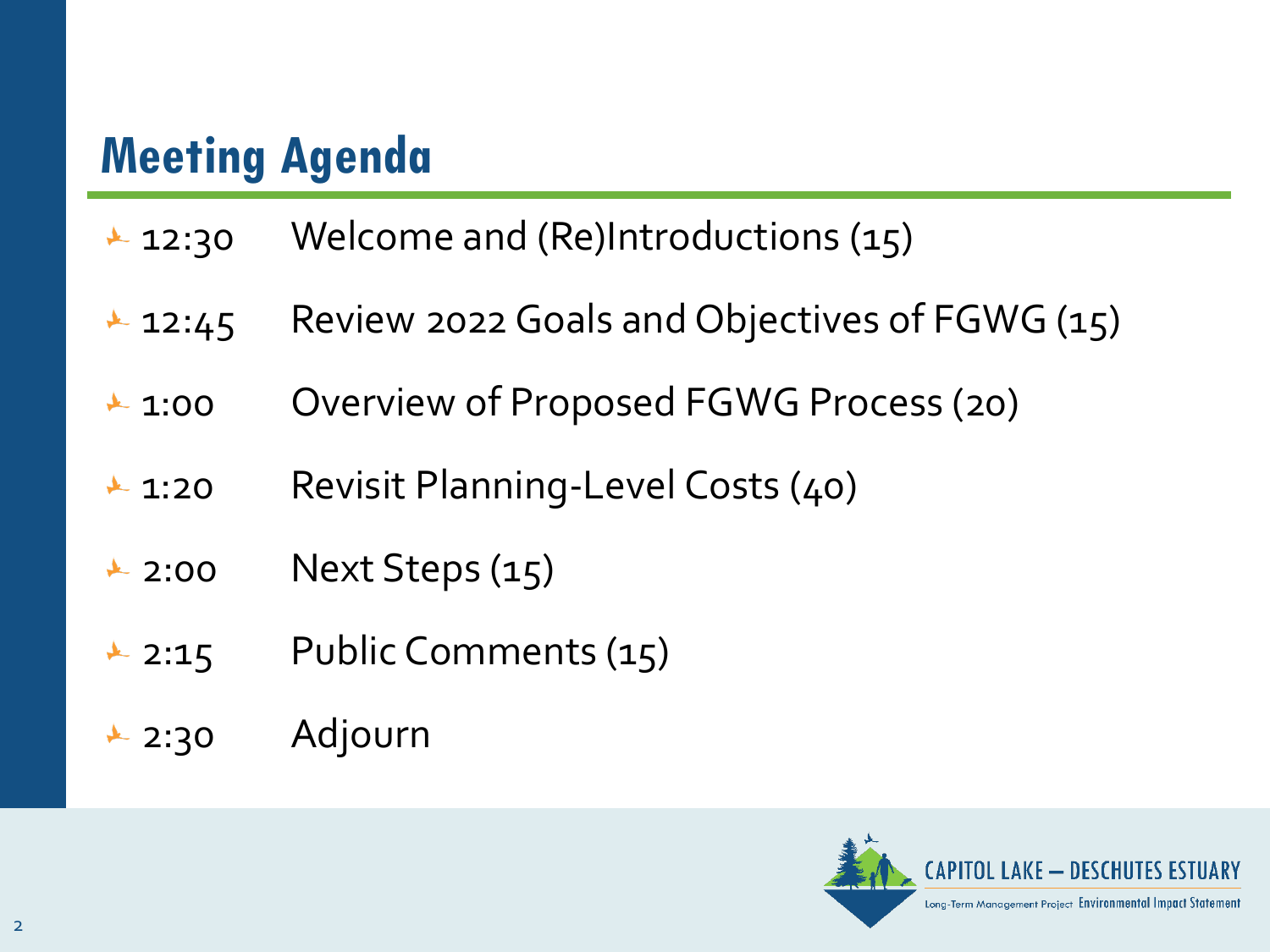### **Funding & Governance Work Group (FGWG)**

Convened in 2016 at the direction of the State Legislature (ESHB 2380) to: Funding & Governance

*Identify conceptual options and degree of general support for shared funding by state, local, and federal governments and potentially other entities;*

*Identify one or more conceptual options for long-term shared governance of a future management plan…*

Work Group

- City of Olympia
- **City of Tumwater**
- LOTT Clean Water Alliance
- Port of Olympia
- Squaxin Island Tribe
- **Thurston County**
- **Washington State** Department of Natural Resources
- Enterprise Services

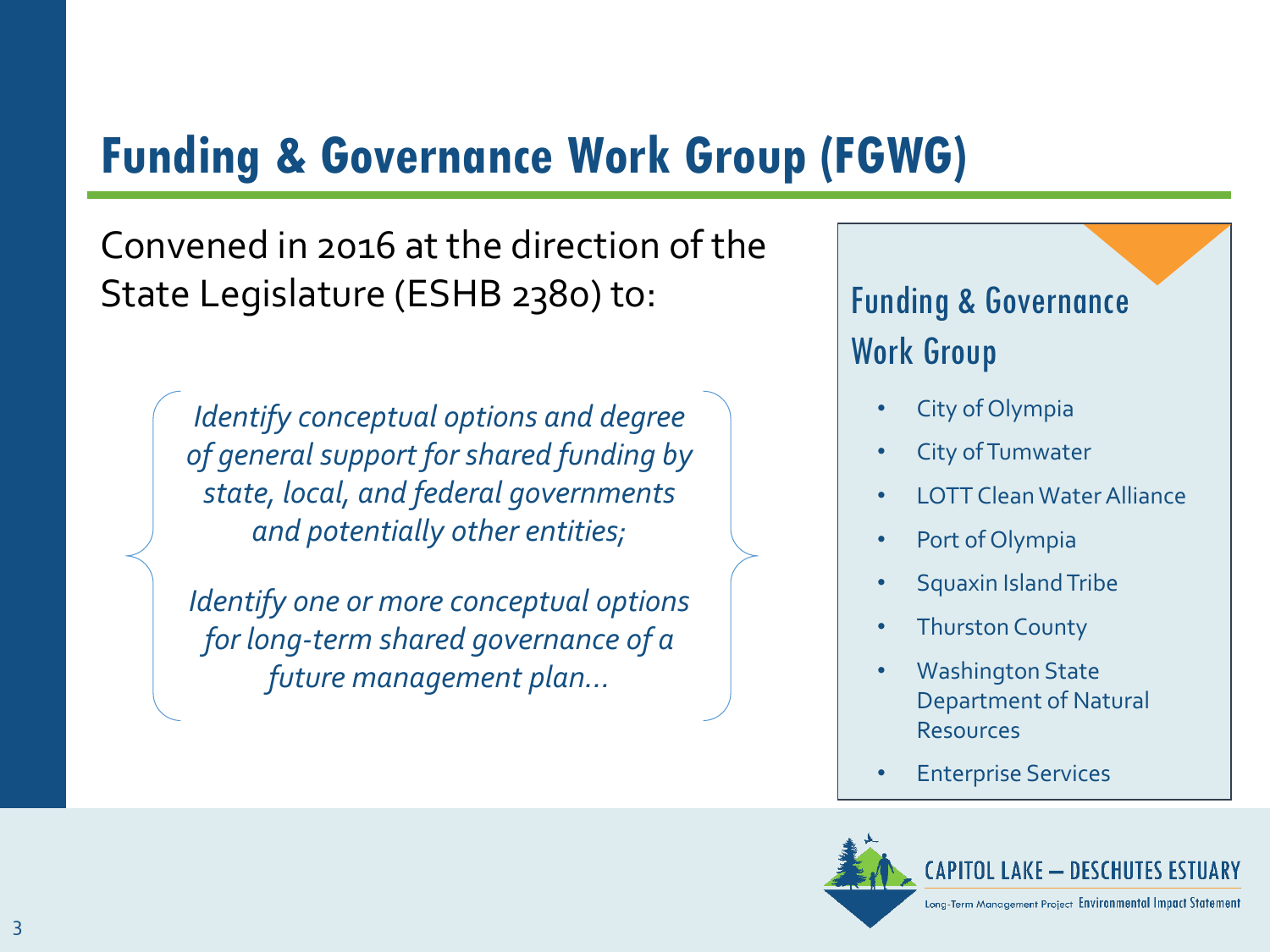### **FGWG Guiding Principles from 2016 Phase 1 Report**

- 1. Dedicated and secure funding sources.
- 2. Those who contribute to the problem should participate in funding or paying for the solution.
- 3. Those who benefit from the solution should participate in funding or paying for the solution.
- 4. Shared distribution of costs.
- 5. State participation.
- 6. Watershed-wide in scale.
- 7. Manageable governance.
- 8. Commitment to a long-term collaborative process.
- 9. Adequately resourced administration.
- 10. Support the goals and objectives of the long-term management plan and the future of the overall watershed.

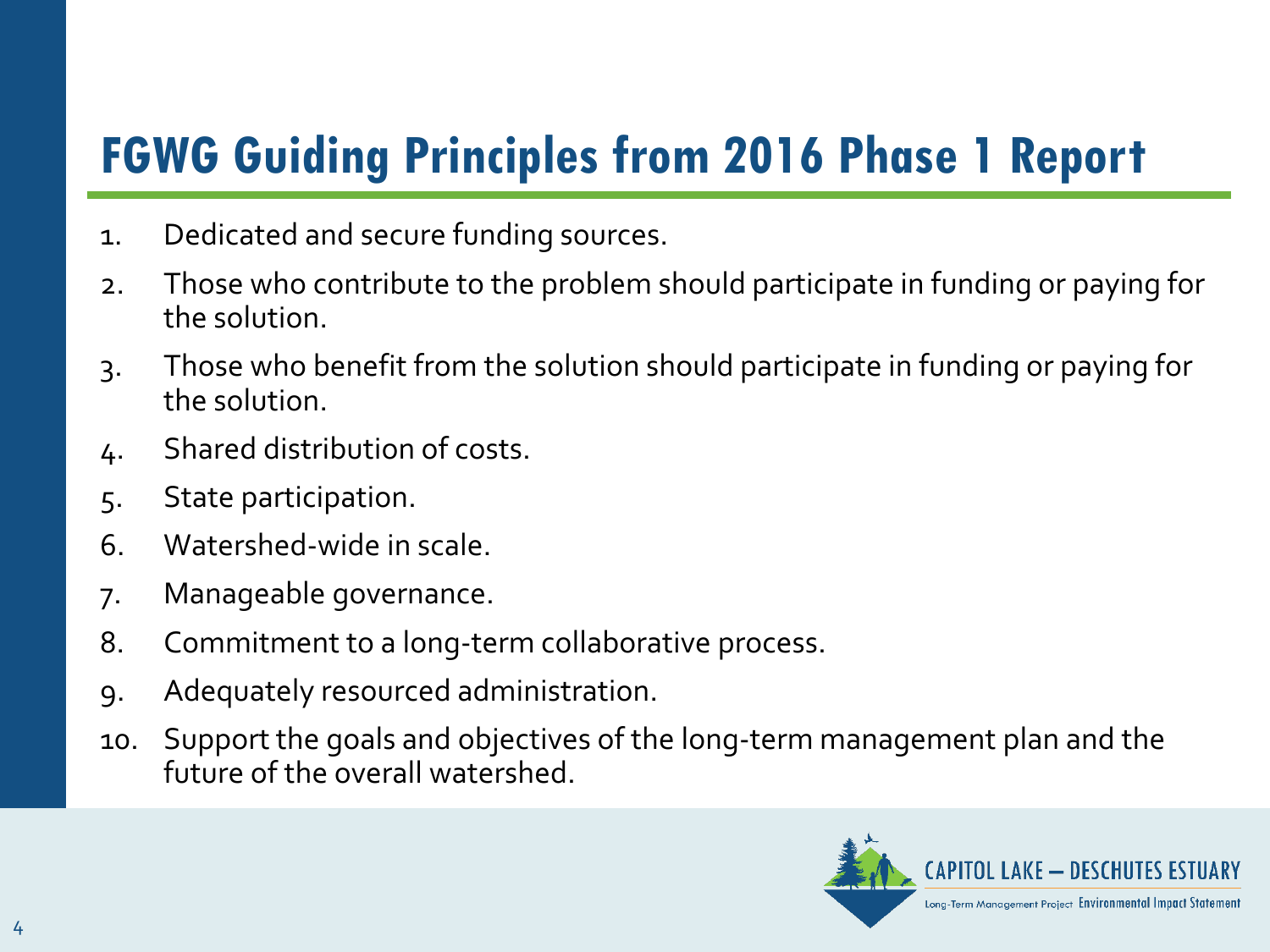### **FGWG Existing Recommendations**

- ► Reconvene for Preferred Alternative
	- Include legislative participation to increase certainty
- $\overline{\phantom{a}}$  Existing Recommendations
	- Construction funding: state responsibility
	- Long-term maintenance:
		- o Estuary Alternative = shared funding and governance
		- $\circ$  Managed Lake Alternative = state responsibility
		- $\circ$  Hybrid Alternative = unknown
	- Reconvene after likely preferred alternative is identified

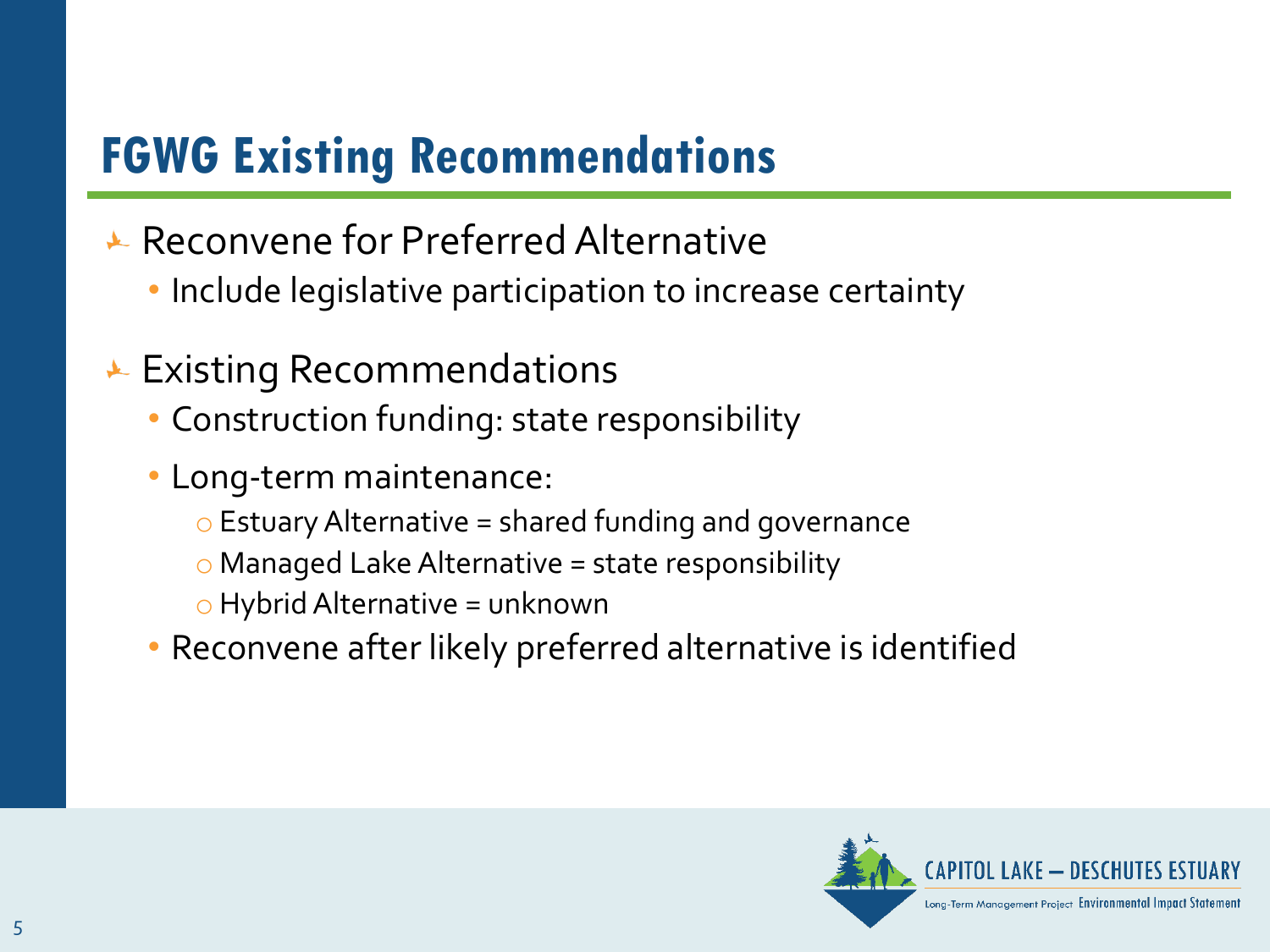### **Goals and Objectives for FGWG in 2022**

- $\star$  Adopt a governance model and funding strategy and allocation that provides management certainty for the likely preferred alternative.
	- Develop a funding allocation strategy to ensure long-term funding needs are met.
	- Identify a governance framework to assign roles and responsibility for long-term management.
	- Prepare a legal agreement that outlines commitments and presents the path and timeline for legal implementation of governance and funding.
	- Address questions about roles and responsibilities for federal, state, local, tribal, and private entities.

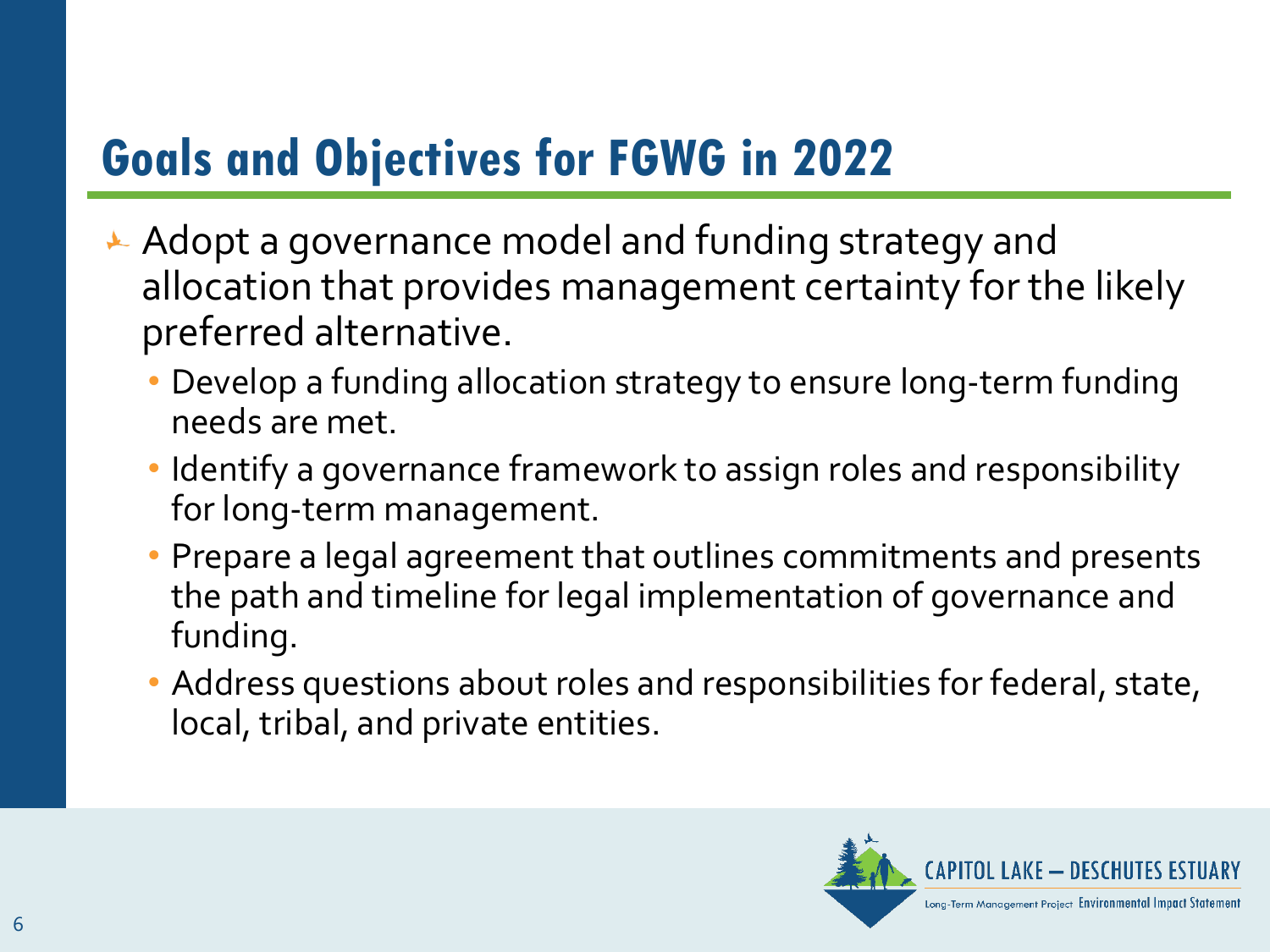### **Goals and Objectives for FGWG in 2022**

↓ "...The decision of the Funding and Governance Workgroup to not identify beneficiaries, funding partners, and sources as part of the Preferred Alternative selection process, mirrors the failed history of action and funding for Capitol Lake management. It should be easy to understand our mistrust that long-term maintenance dredging will be taken care of by some yet-to be-determined quasi-entity using yet-to-be determined funding source(s) from unidentified beneficiaries. We are concerned that once the dam is irreversibly removed, responsibility for maintenance dredging would likely fall on our organizations…"

> – Excerpt from Draft EIS comment submitted by Olympia Yacht Club, Martin Marina, Fiddlehead Marina, One Tree Island Marina, and Recreational Boating Association of Washington

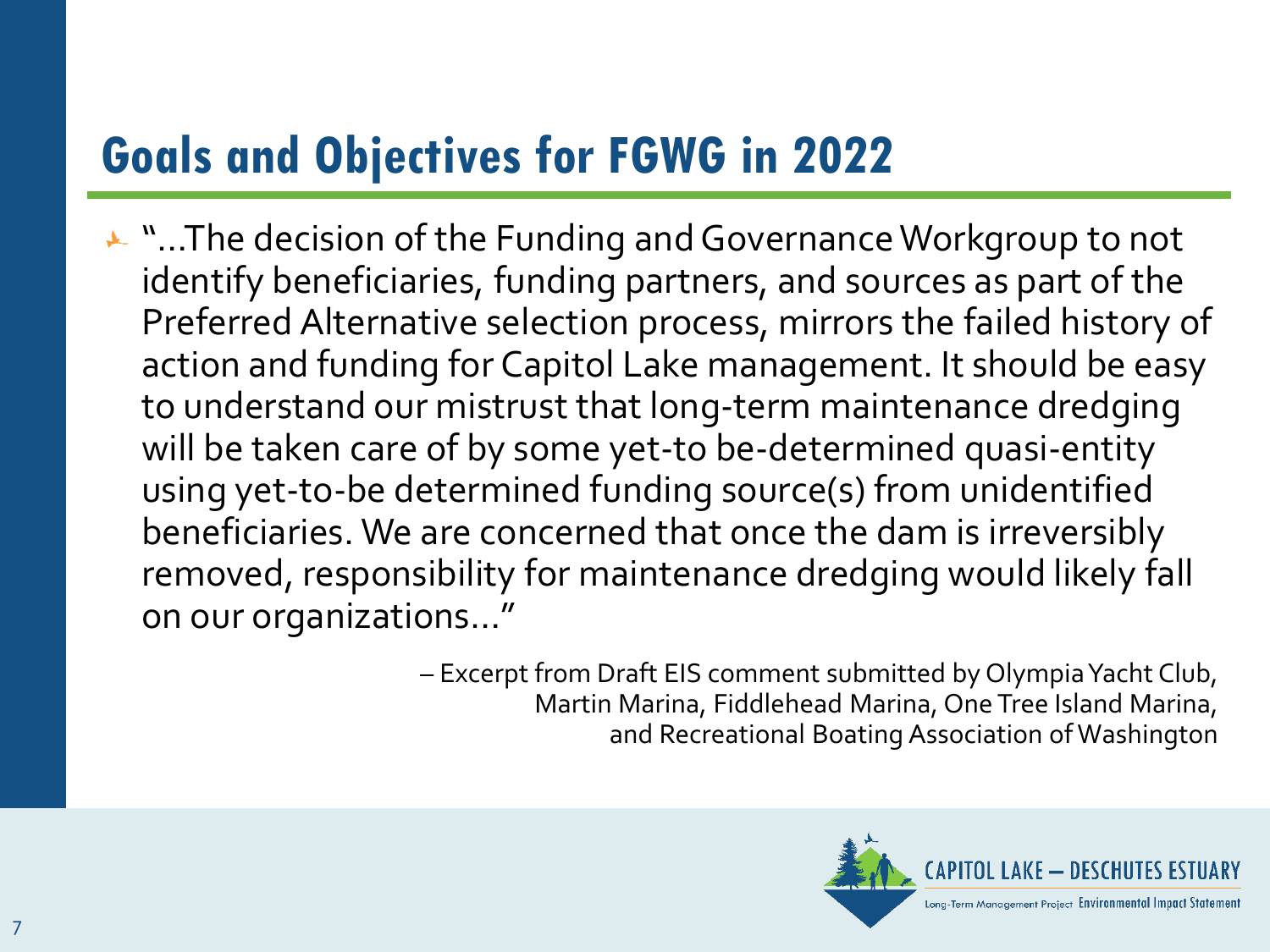### **Proposed Process for FGWG in 2022**

| <b>Month</b> | <b>Proposed Meeting Topics</b>                                                                                          |
|--------------|-------------------------------------------------------------------------------------------------------------------------|
| March        | Reconvene                                                                                                               |
| Early April  | Review past work on governance model<br>Review past concepts for long-term cost allocation options                      |
| Late April   | Meet individually with FGWG/EWG representatives to discuss cost allocation options and<br>identify critical path issues |
| May          | Present options for cost allocation and governance<br>Move toward identifying a preferred option                        |
| June         | Formalize funding allocation and governance model agreement in principle                                                |
| July         | Meet individually with FGWG/EWG representatives to refine legal agreement                                               |
| August       | Prepare legal agreement for formal decision by each jurisdiction                                                        |
| Late Summer  | Formal votes/confirmation by member jurisdictions                                                                       |
| September    | Finalize legal agreement and formalize communication for FEIS                                                           |
| October 31   | Final EIS issued (legislative target for delivery)                                                                      |



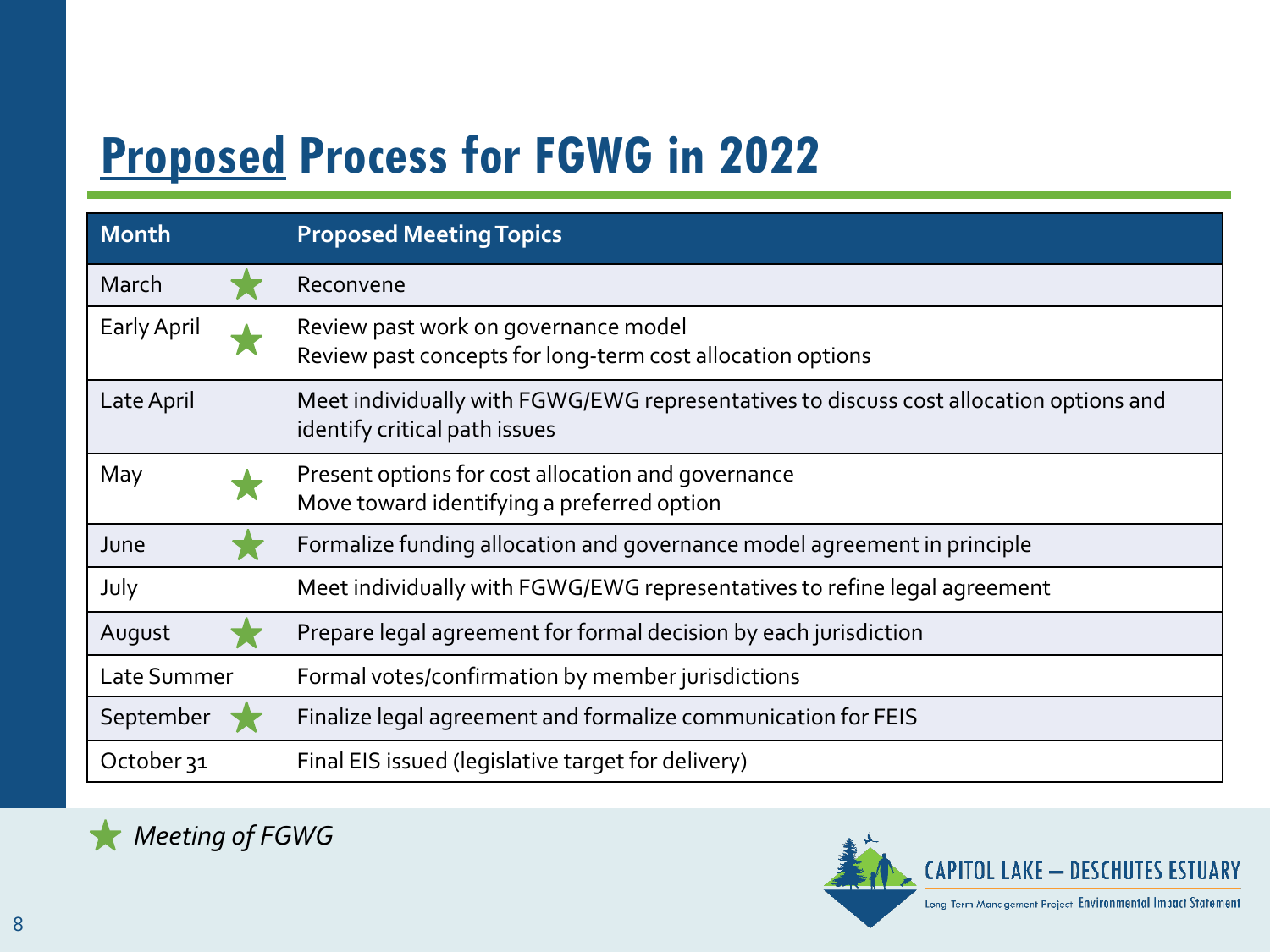### **About Planning-Level Costs**

- $\blacktriangleright$  Developed by civil, environmental, and coastal engineers on the EIS Project Team
- $\overline{\phantom{a}}$  Considered Class 4 estimates, by standards established by the Association for the Advancement of Cost Engineering
- Reflect an accuracy variation of (minus)  $25\%$  and + (plus)  $35\%$
- Assume a  $3.5%$  annual escalation
- $\star$  Reflect actual costs for similar work on recent projects
- Include estimates for design and permitting, construction, and long-term sediment management

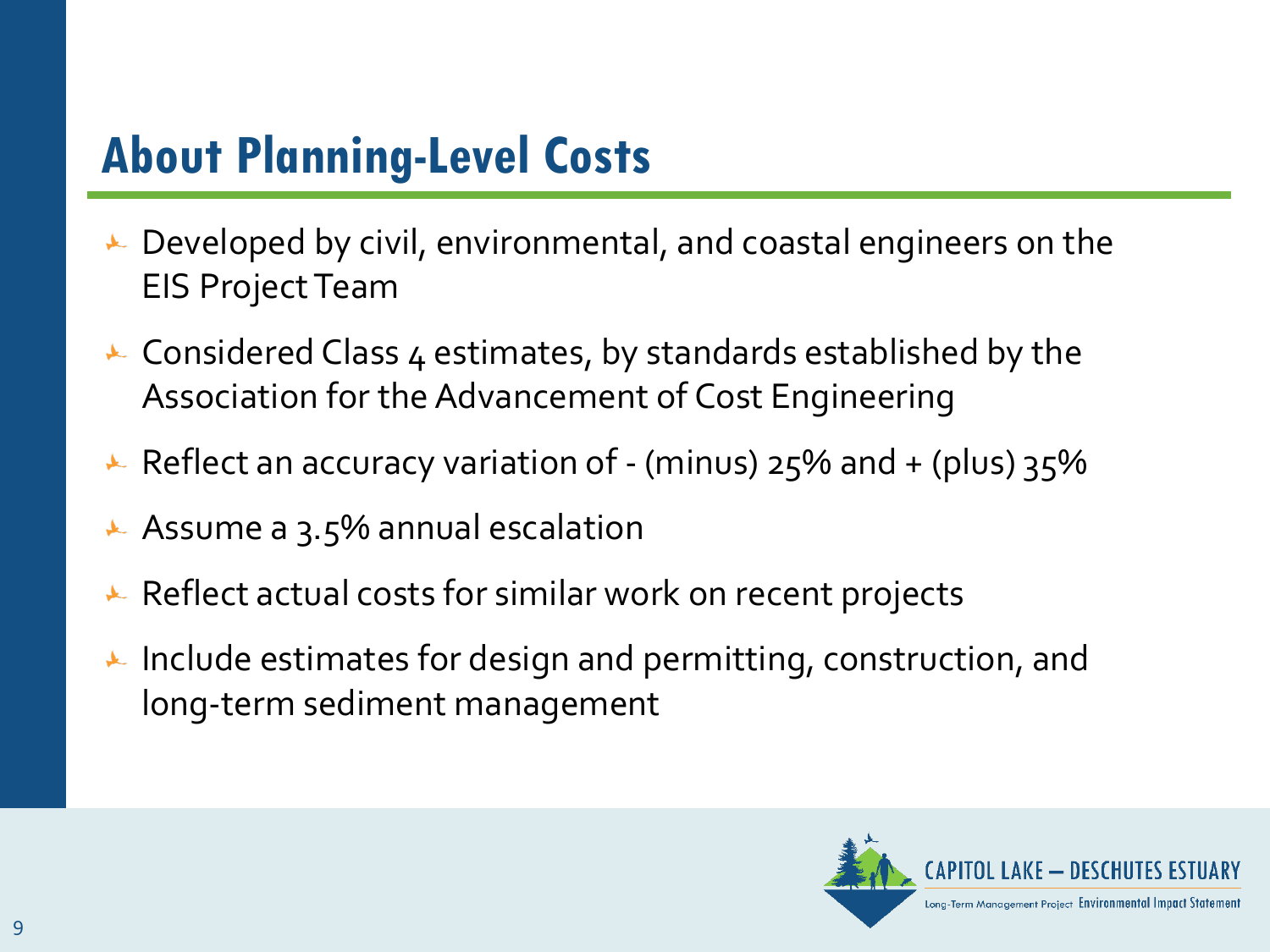### **Planning – Level Cost Estimates (millions)**

| Project<br>Alternative | Design,<br>Permitting, &<br>Construction<br><b>Costs</b> | 30-Year<br><b>Maintenance</b><br><b>Dredging</b><br><b>Costs</b> | Construction<br>+ 30 Years<br><b>Maintenance</b><br><b>Dredging Total</b> | <b>Potential Significant Additional Costs</b><br>Not Associated with Construction or<br><b>Maintenance Dredging</b>                                                                                                                                          |
|------------------------|----------------------------------------------------------|------------------------------------------------------------------|---------------------------------------------------------------------------|--------------------------------------------------------------------------------------------------------------------------------------------------------------------------------------------------------------------------------------------------------------|
| <b>Estuary</b>         | $$131 - $235$                                            | $$48 - $101$                                                     | $$179 - $336$                                                             | Less extensive impacts from overland flooding.                                                                                                                                                                                                               |
| <b>Hybrid</b>          | $$177 - $319$                                            | $$72 - $144$                                                     | $$249 - $463$                                                             | Least extensive impacts from overland flooding.                                                                                                                                                                                                              |
| <b>Managed</b><br>Lake | $$89 - $160$                                             | $$248 - $447$                                                    | $$337 - $607$                                                             | Most extensive impacts from overland flooding.<br>\$200 million (+/-, estimated) cost incurred by<br>LOTT and passed on to ratepayers to meet<br>more stringent requirements for wastewater<br>discharge.<br>Compensation for tribal and ecological impacts. |

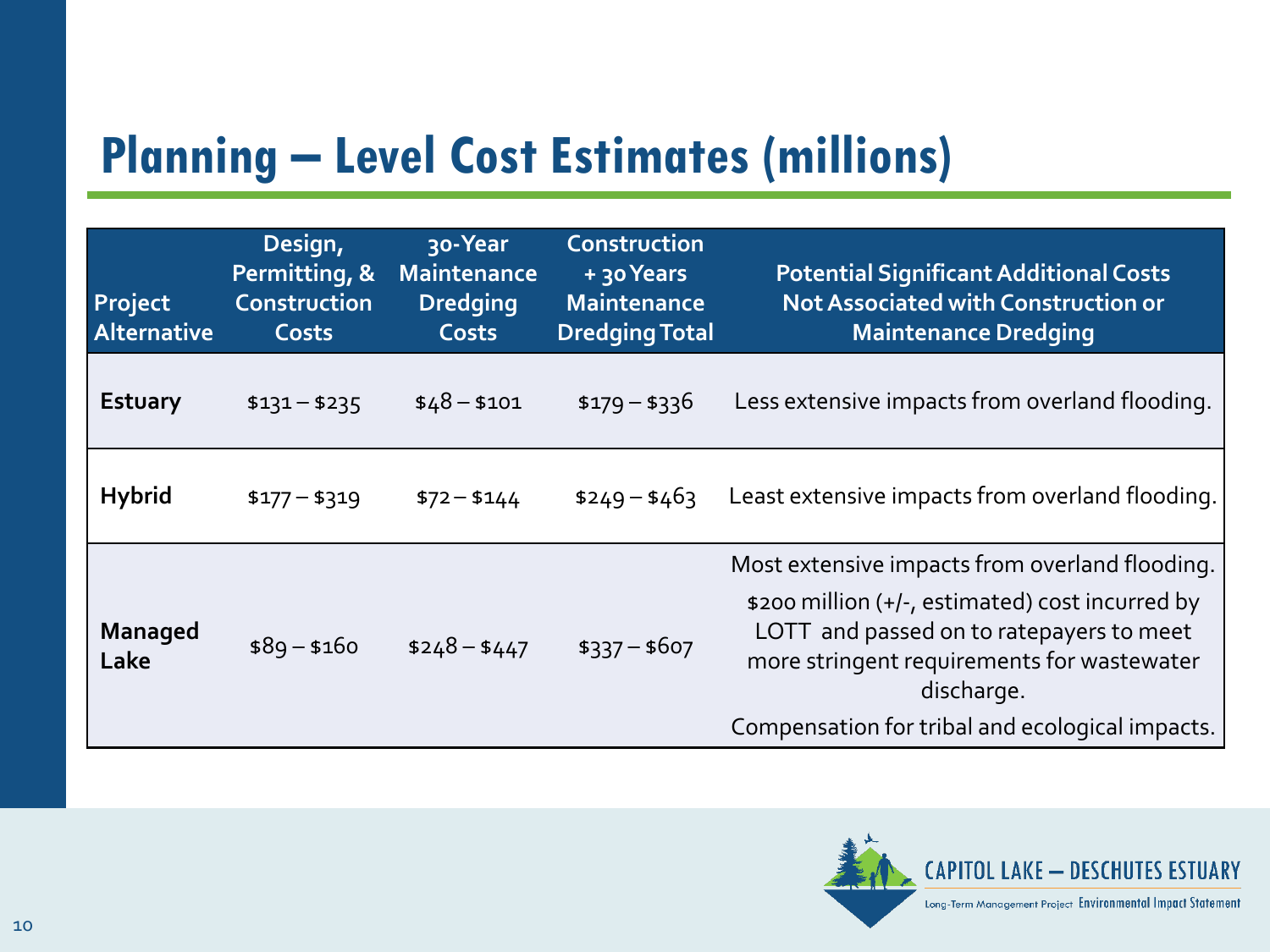### **Project Alternatives Designed to Achieve Project Goals**

- $\overline{\phantom{a}}$  Project goals
	- Improve water quality
	- Improve ecological functions
	- Manage sediment accumulation and future deposition
	- Enhance community use
- $\blacktriangleright$  Project components also screened for:
	- Economic sustainability
	- Environmental sustainability

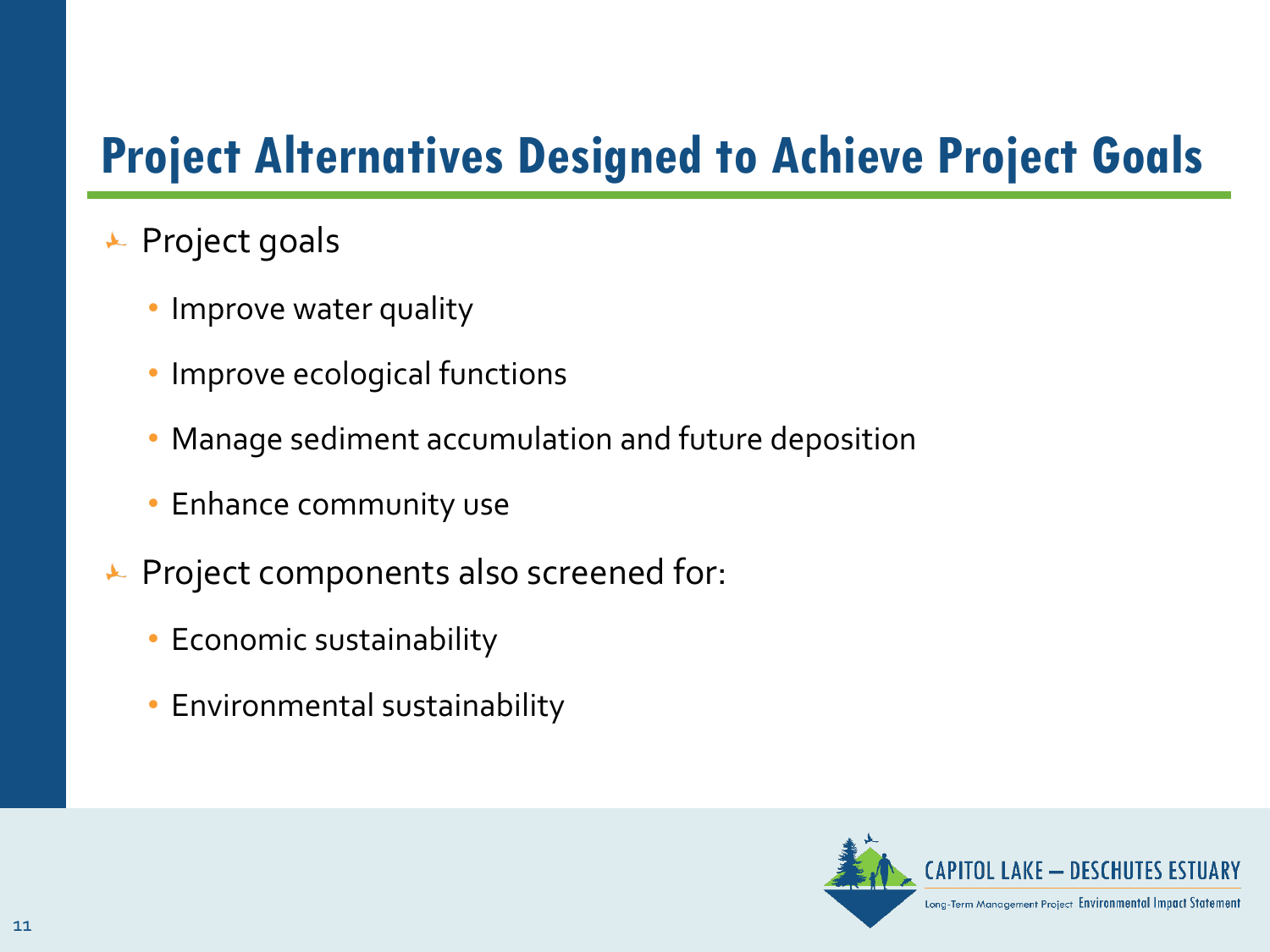### **Construction Cost Estimate for Estuary Alternative**

| <b>Project Element</b>                                       |    | <b>Estimated Costl % of Total</b> |           | <b>Project Goal</b>   |  |
|--------------------------------------------------------------|----|-----------------------------------|-----------|-----------------------|--|
| Beneficial Reuse of Sediment to Construct Shoreline Habitat* | \$ | 22,114,368                        | 13%       | <b>Eco. Functions</b> |  |
| 5 <sup>th</sup> Avenue Dam Removal & Bridge Replacement      |    | 18,419,716                        | 11%       | <b>Water Quality</b>  |  |
| <b>Construction Dredging*</b>                                | S  | 10,634,957                        | 6%        | <b>Sediment Mgmt.</b> |  |
| Boardwalks in Middle & South Basins*                         | \$ | 4,582,221                         | 3%        | <b>Community Use</b>  |  |
| <b>Stormwater &amp; Utility Upgrades</b>                     | \$ | 2,453,716                         | 1%        | N/A                   |  |
| 5 <sup>th</sup> Avenue Bike & Pedestrian Bridge*             | \$ | 2,065,298                         | <b>1%</b> | <b>Community Use</b>  |  |
| <b>Misc. Construction Items</b>                              | \$ | 1,067,273                         | 1%        | N/A                   |  |
| <b>Environmental Mitigation Placeholder</b>                  | \$ | 618,150                           | <1%       | N/A                   |  |
| Deschutes Parkway Stabilization                              | \$ | 466,867                           | $<$ 1%    | N/A                   |  |
| Boat Ramp at Marathon Park & Rebuilt Fishing Dock*           | \$ | 10,557                            | $1%$      | <b>Community Use</b>  |  |
| <b>Subtotal</b>                                              |    | \$62,433,121                      |           |                       |  |
| Escalation (3.5%/year) & Contingency (15%)                   | Ś. | 53,272,710                        | 31%       | N/A                   |  |
| <b>Construction Indirect Costs</b>                           |    | 33,988,073                        | 19%       | N/A                   |  |
| Design & Permitting (~10%), Construction Mgmt.               |    | 24,732,036                        | 14%       | N/A                   |  |

**\*Elements common to all alternatives.** 

#### **Planning level cost estimate in Draft EIS = \$131 – \$235M** Highest potential for federal and/or diversified funding

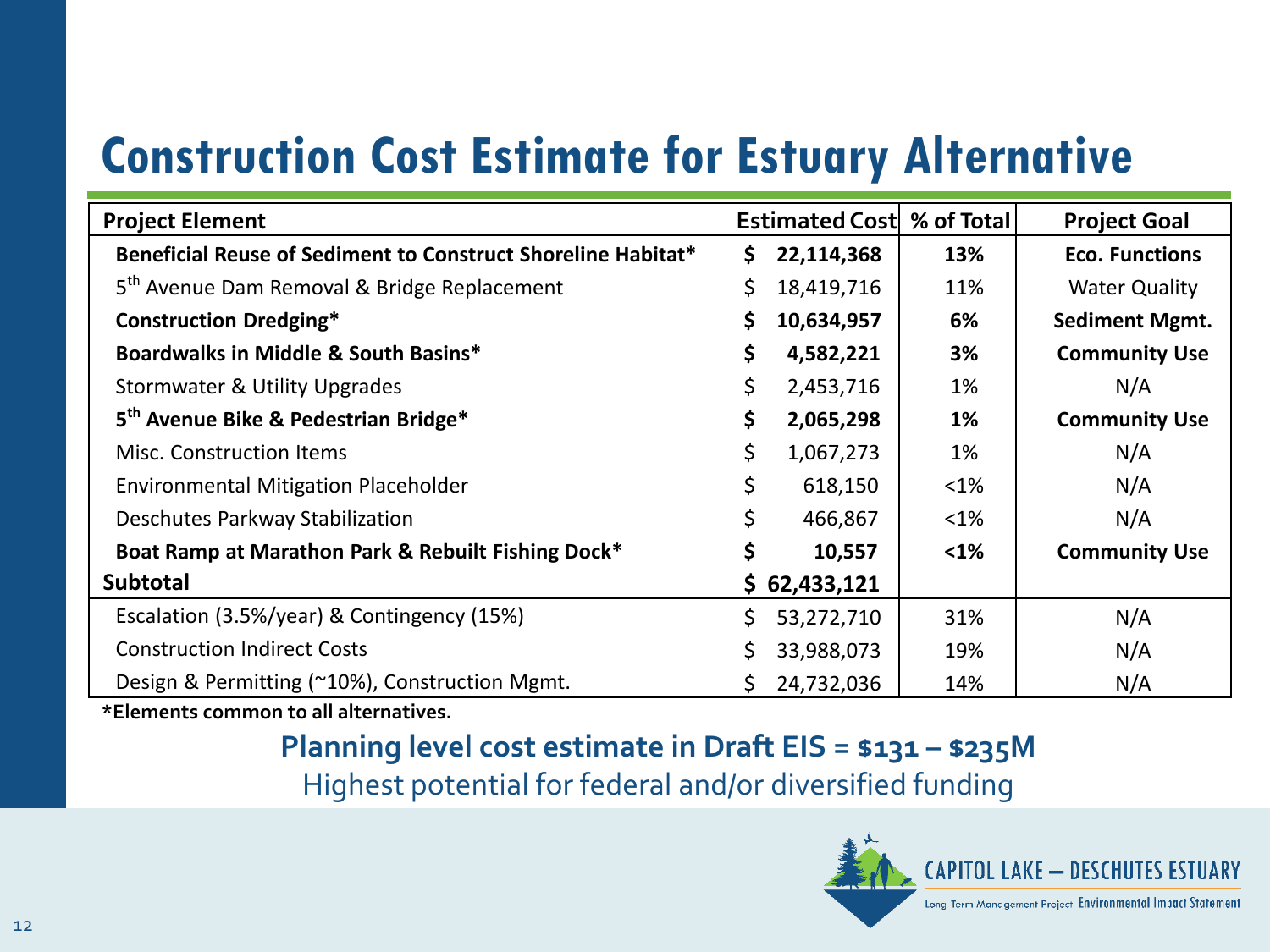### **Long-Term Cost Estimate for Sediment Management**

- $\blacktriangleright$  Informed by existing dredging frequency and hydrodynamic and sediment transport numerical modeling
- $\blacktriangleright$  Dredging only along eastern shore of West Bay and in Federal Navigation Channel
- Dredging estimated every 6 years to minimize impacts and maintain navigability
- Annual sediment monitoring program
- **Estimated \$48 – \$101M over 30-year project time horizon, if in-water disposal** 
	- Draft EIS analysis suggests that in-water disposal would be feasible under the Estuary Alternative
- Estimated  $$367 $660M$  over 30-year project time horizon, if upland disposal



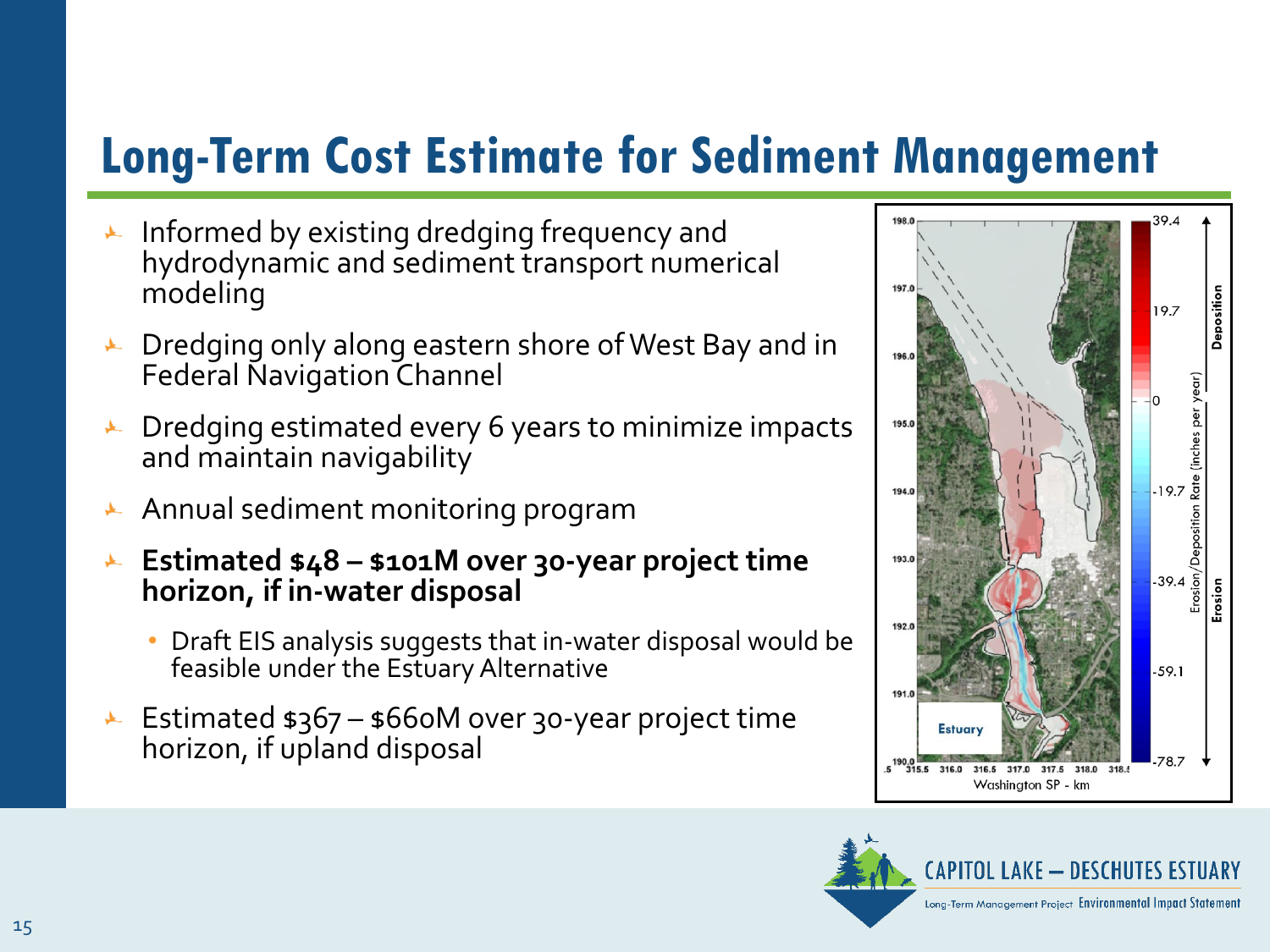### **Long-Term Sediment Management in West Bay**

#### **Average Annual Sediment Deposition in West Bay without Relative Sea Level Rise (in/year)**

| Location                                                   | <b>No Action</b><br><b>Alternative Alternative</b> | <b>Estuary</b> |
|------------------------------------------------------------|----------------------------------------------------|----------------|
| Olympia Yacht Club                                         | 1.7                                                | 6.18           |
| Other West Bay Private Marinas and<br><b>Marina Access</b> | 0.83                                               | 3.2            |
| Port of Olympia/Turning Basin                              | 0.87                                               | 3.1            |
| FNC (excluding Turning Basin)                              | 0.04                                               | 0.1            |

#### **Estimated Average Dredging Frequency**

| Location                              | <b>No Action</b> | <b>Estuary</b><br><b>Alternative Alternative</b> |
|---------------------------------------|------------------|--------------------------------------------------|
| Olympia Yacht Club                    | 23 years         | 6 years                                          |
| <b>Other West Bay Private Marinas</b> | 47 years         | 12 years                                         |
| Port of Olympia/Turning Basin/FNC     | 42 years         | 12 years                                         |
| <b>Marina Access</b>                  | Unknown          | 24 years                                         |



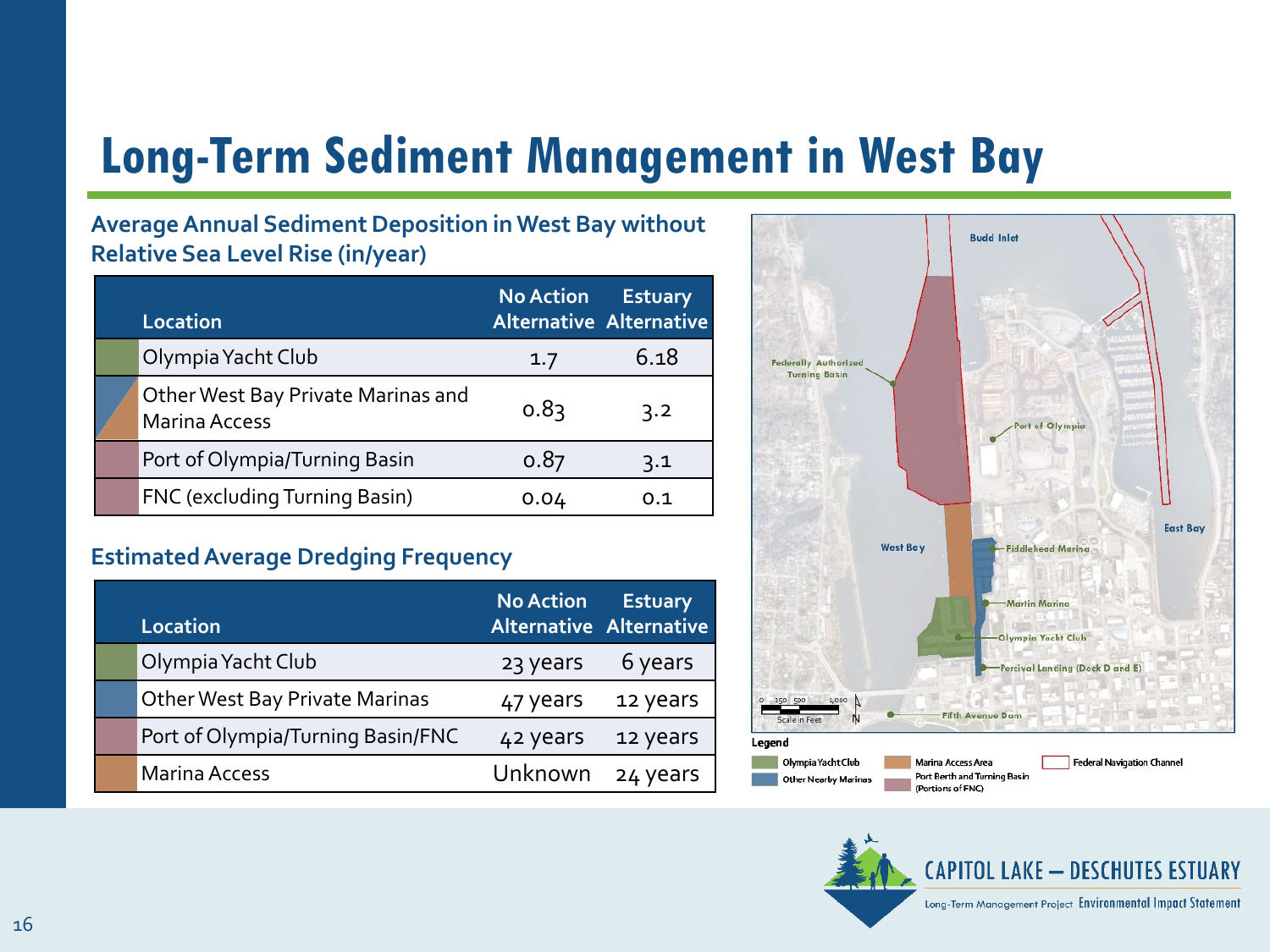### **Capital Expenditures across 30 Years**



2035 2036 2037 2038 2039 2040 2041 2042 2043 2044 2045 2046 2047 2048 2049 2050 2051 2052 2053 2054 2055 2056 2057 2058 2059 2060 2061 2062 2063 2064

#### **Estimated \$48 – \$101M over 30-year project time horizon for in-water disposal**

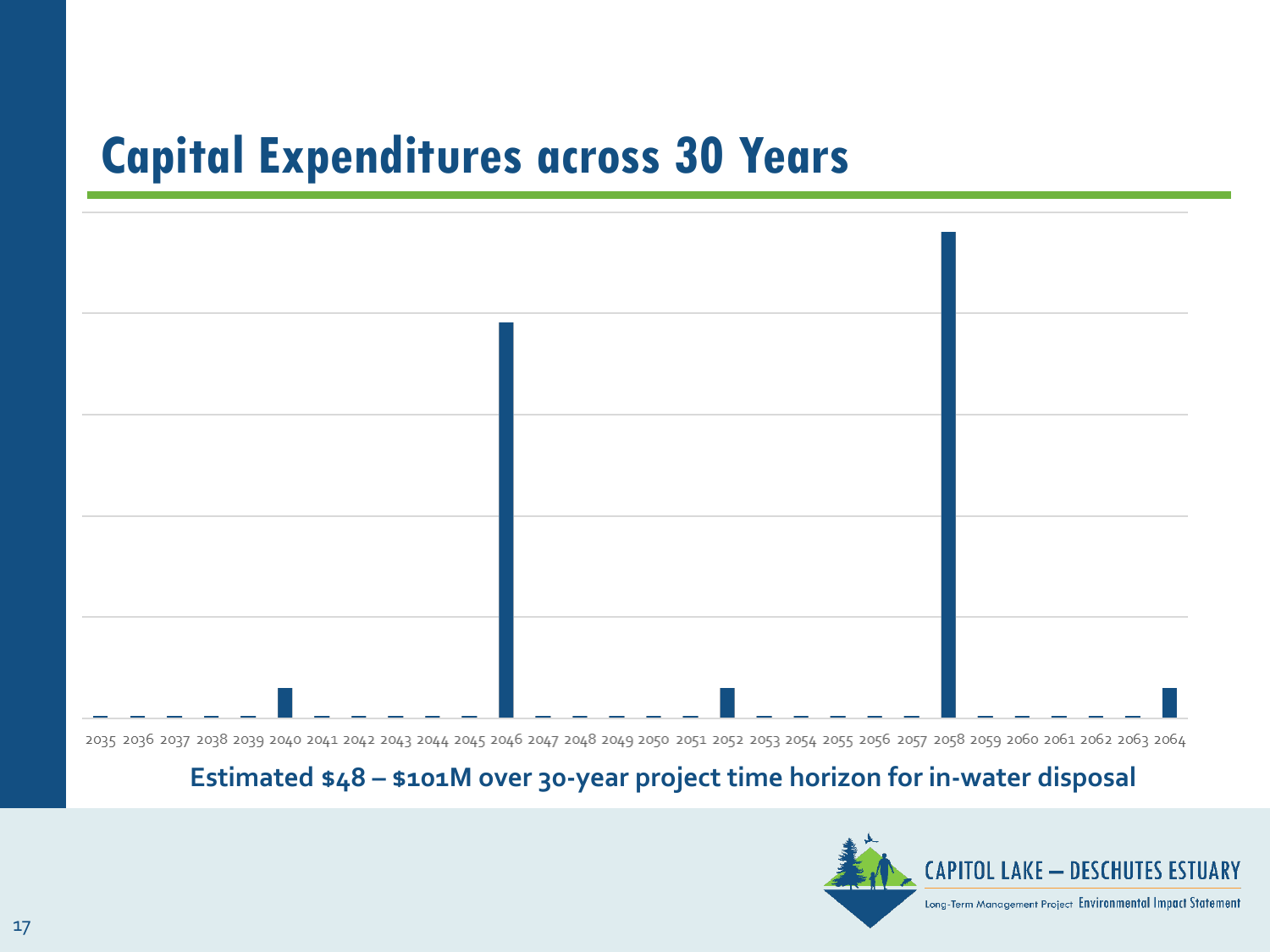## **Potential Timeline of Capital Requests**

| 2021 | 2023                | 2025                      | 2027 | 2029                                                                                                               | 2031                        | 2033 | 2035                     | 2037 | 2039 | 2041                      | 2043 | 2045           | 2047                                         | 2049 | 2051 | 2053 |
|------|---------------------|---------------------------|------|--------------------------------------------------------------------------------------------------------------------|-----------------------------|------|--------------------------|------|------|---------------------------|------|----------------|----------------------------------------------|------|------|------|
|      |                     |                           |      |                                                                                                                    | .                           |      |                          |      |      |                           |      |                |                                              |      |      |      |
|      | \$\$ 2022           |                           |      |                                                                                                                    |                             |      |                          |      |      |                           |      |                |                                              |      |      |      |
|      |                     |                           |      | Early investment request for federal funding strategy<br>  (maintains momentum and seeks funding for construction) |                             |      |                          |      |      |                           |      |                |                                              |      |      |      |
|      |                     |                           |      |                                                                                                                    |                             |      |                          |      |      |                           |      |                |                                              |      |      |      |
|      | \$\$ 2023           |                           |      | Design and permitting capital request                                                                              |                             |      |                          |      |      |                           |      |                |                                              |      |      |      |
|      |                     |                           |      | (minus any initial investment)                                                                                     |                             |      |                          |      |      |                           |      |                |                                              |      |      |      |
|      |                     |                           |      |                                                                                                                    |                             |      |                          |      |      |                           |      |                |                                              |      |      |      |
|      |                     | Design &<br>Permitting    |      |                                                                                                                    |                             |      |                          |      |      |                           |      |                |                                              |      |      |      |
|      |                     | $3 - 5$ years<br>(≥10% of |      |                                                                                                                    |                             |      |                          |      |      |                           |      |                |                                              |      |      |      |
|      |                     | const. costs)             |      |                                                                                                                    |                             |      |                          |      |      |                           |      |                |                                              |      |      |      |
|      |                     |                           |      |                                                                                                                    |                             |      |                          |      |      |                           |      |                |                                              |      |      |      |
|      | <b>Construction</b> | 2026 \$\$                 |      | \$\$ 2028                                                                                                          | Construction                |      |                          |      |      |                           |      |                |                                              |      |      |      |
|      | funding<br>request  |                           |      |                                                                                                                    | funding request<br>(latest) |      |                          |      |      |                           |      |                |                                              |      |      |      |
|      | (earliest)          |                           |      |                                                                                                                    |                             |      |                          |      |      |                           |      |                |                                              |      |      |      |
|      |                     |                           |      |                                                                                                                    |                             |      |                          |      |      | $$8\sqrt{2040/41}$        |      | $$8 \ 2043/45$ |                                              |      |      |      |
|      |                     |                           |      | <b>Estuary Alternative</b><br>Construction up to 8 years                                                           |                             |      |                          |      |      |                           |      |                |                                              |      |      |      |
|      |                     |                           |      |                                                                                                                    |                             |      |                          |      |      | <b>Earliest</b>           |      | Latest         |                                              |      |      |      |
|      |                     |                           |      | * Highest potential for federal funding,                                                                           |                             |      |                          |      |      |                           |      |                | <b>Recurring maintenance dredging begins</b> |      |      |      |
|      |                     |                           |      | which would reduce overall state obligations                                                                       |                             |      |                          |      |      | under Estuary Alternative |      |                |                                              |      |      |      |
|      |                     |                           |      |                                                                                                                    |                             |      |                          |      |      |                           |      |                | <b>SHARED FUNDING AND GOVERNANCE</b>         |      |      |      |
|      |                     |                           |      |                                                                                                                    |                             |      |                          |      |      |                           |      |                |                                              |      |      |      |
|      |                     | <b>State biennium</b>     |      |                                                                                                                    |                             |      | Supplemental budget year |      |      |                           |      |                |                                              |      |      |      |

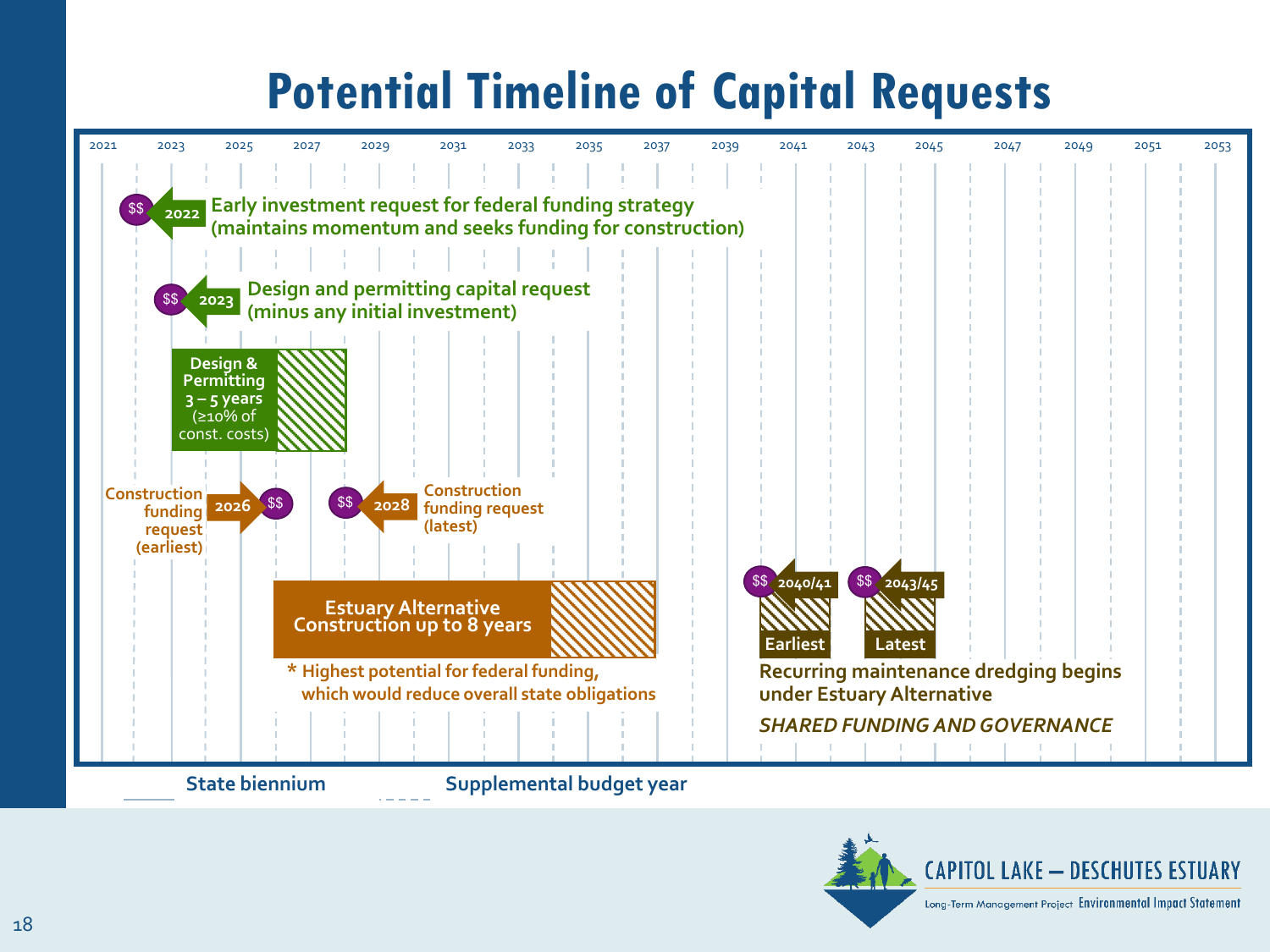### **Next Steps**

- ← April FGWG Meeting:
	- Tuesday 4/13, 2 hours between 10:30-1:30
	- Tuesday 4/19, 2 hours between 2:30-5:00
	- Begin outlining internal decision-points, processes and timelines
- Meetings with FGWG/EWG membership teams: late April and early May
- ► Schedule May, June, August, and September meetings